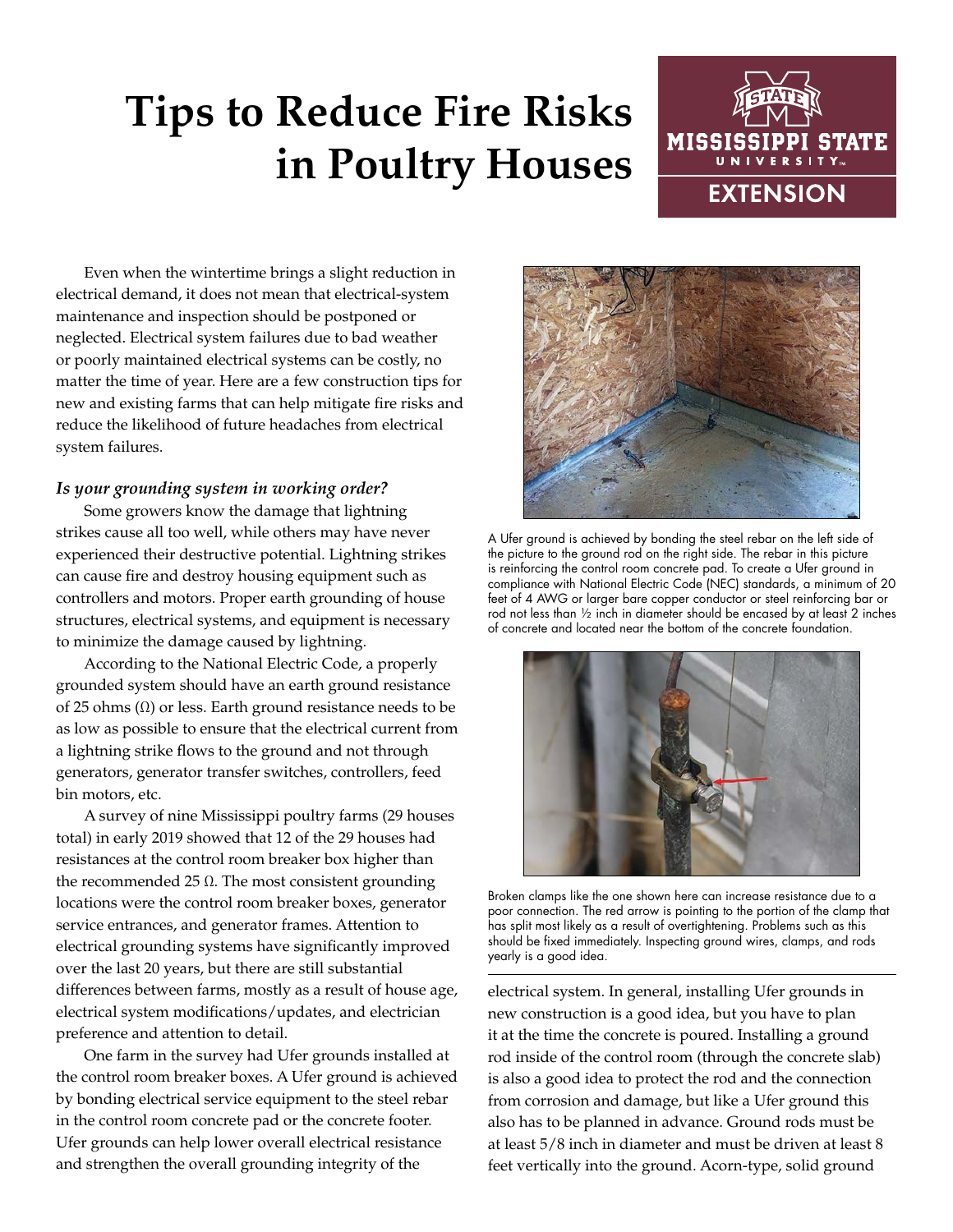clamps and 6-gauge wire are typically used to connect equipment to the ground rod.

Ground rods and wires can break due to equipment damage and negligence. Checking the connections of grounding systems regularly is a good idea to ensure that houses are protected from lightning strikes. In existing houses, resistances can be lowered by bonding two ground rods together. MSU Extension can test ground resistances on poultry farms. If you are interested in learning more about your electrical grounding system, contact the author at john.linhoss@msstate.edu or (662) 325-1978.

## *Have your electrical wiring and circuit breakers been inspected?*

Poultry house environments are tough on electrical systems, including wiring. Over time, electrical connections can degrade, corrode, or become loose. Under optimal conditions, electrical current (amperes) flows through wires with little resistance, but if a connection is loose or a wire is undersized or corroded, the flow can be impeded and heat can build up in the wire. Doubling the amount of current through a wire produces a fourfold increase in heat generation. Therefore, it's important to ensure that wires are properly sized to decrease the potential of overheating. Excess heat in wires can lead to fires, but it can also cause the insulation surrounding the copper wires to become brittle. Exposed electrical wire corrodes quickly in elevated ammonia environments and can increase the risk of shock and short circuiting.

Commercial or industrial grade electrical wire (no Romex) should be run to all equipment inside of the house



This thermal image shows a breaker box (inside red box) that is in good working order. The circuit breakers shown here are all are operating under 104 degrees, which is the maximum operating temperature for most circuit breakers. If a breaker is operating well above 104 degrees, it's time to replace it and start troubleshooting potential problems.

and through rigid conduit. It may be tempting for the electrician to run electrical wire through the attic space, but this should never be done. In addition, commercial or industrial-grade outlets should be used inside of the house. They are fully sealed and designed for moist and dusty environments.

Wiring systems should be periodically inspected by a qualified and competent electrician. A temperature gun, infrared camera, volt meter, and flashlight are tools that can be used to inspect breakers, connections, and wires that may be operating outside of their maximum recommended temperature range. Paying close to attention to electrical systems in older houses is especially recommended and can prevent major losses.

#### *What about your heaters?*

Radiant heaters are not generally considered to be part of the electrical system, but maintaining them is critical to ensure bird comfort and reduce fire risks. Unfortunately, they often receive little attention until there is a problem. A visual inspection of all heaters during brooding to make sure that all hoses are secure and fittings are tight can ensure your heaters perform efficiently and can reduce fire risks. Gas hoses or electrical wire should not be in contact with the canopy of the heater. Cleaning heaters several times a year with a backpack blower can remove built-up dust and debris and increase overall performance. The performance of a dirty round radiant brooder was shown to have a 30 percent reduction in performance when compared to a new heater. Preventative maintenance of radiant heaters can bolster poultry house safety and prevent future headaches.

When purchasing new heaters, look for UL- or CSArated heaters. Heaters with this designation usually have a sticker with "UL" or "CSA" on it, which indicates that they meet strict standards for safety, emissions, and other aspects of design and construction.

#### *Are you periodically testing your generator?*

Generators are a critical component of your electrical system. If they don't fire up when power is lost, then it's really just an expensive piece of metal. The National Poultry Technology Center at Auburn University recommends that generators be tested once every flock with all the equipment needed for the flock operating. Testing a generator under full load ensures that it will be able to properly handle the electrical needs of the farm in a crisis. A generator can also be tested while houses are empty, but make sure that all fans and lights are on before transferring power. Performing a "kill test" on your farm helps identify and fix problems with your generator or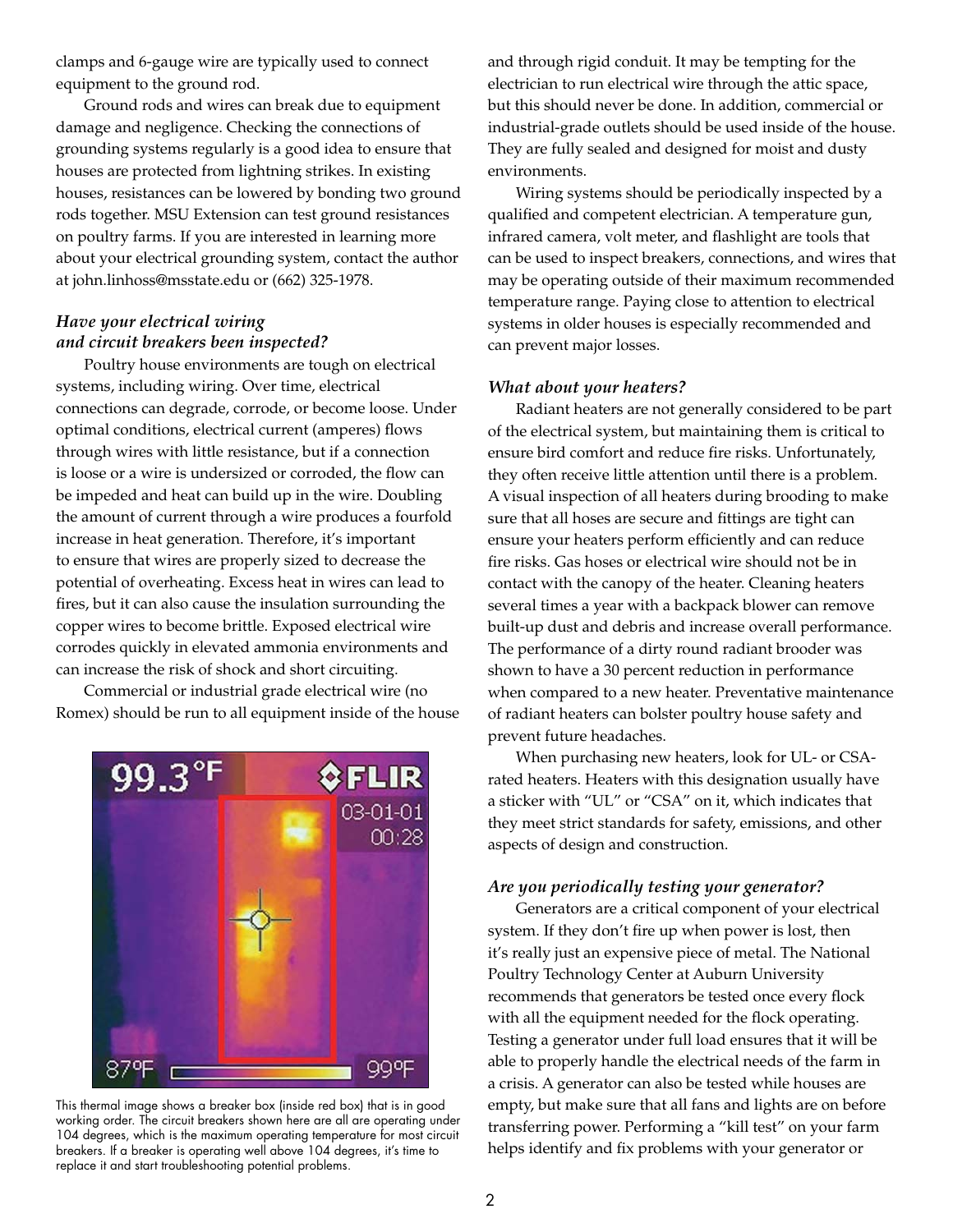your electrical system before the unexpected storm or lightning strike.

Many growers have their backup generators programmed to "exercise" once per week for an hour or so at a time, often on Monday mornings. If you do this, make sure the automatic transfer switch is "exercising" the generator under load. This way, you will know each week that the battery is good and can start the generator under full load, and that in case of emergency, the generator can operate all the necessary equipment, such as feeders, lights, fans, cool cells, brooders, and well pump(s). A trickle charger may help keep the battery at its best and a block heater may help the generator start easier in cold weather. Be sure to check the fuel tank on a regular basis, keep the tank at least ¾ full, and top it off if threatening weather is in the forecast.

It is also currently recommended that the generator shed be built in a centralized location on the farm and not attached to any particular house. The reasoning behind this is that is that if a house is lost due to fire or windstorm and the generator shed is attached to it, power is lost to the entire farm. Completely enclosing a generator in its own building is a good idea to protect it from the elements and critters. However, if the generator is in an enclosed building, it must be properly ventilated.



This round radiant heater has been certified by CSA (symbols shown in red box). The certification ensures quality construction and performance and should be found on all heaters that are installed in poultry houses.

## **Take-Home Message**

An ounce of prevention is worth a pound of cure. This saying definitely applies to poultry-house design and construction. Reducing risks of catastrophic losses from inadequate electrical systems is a benefit to growers, integrators, and insurance companies. Also, don't forget to have a competent and qualified electrician perform an electrical inspection on your farm annually.